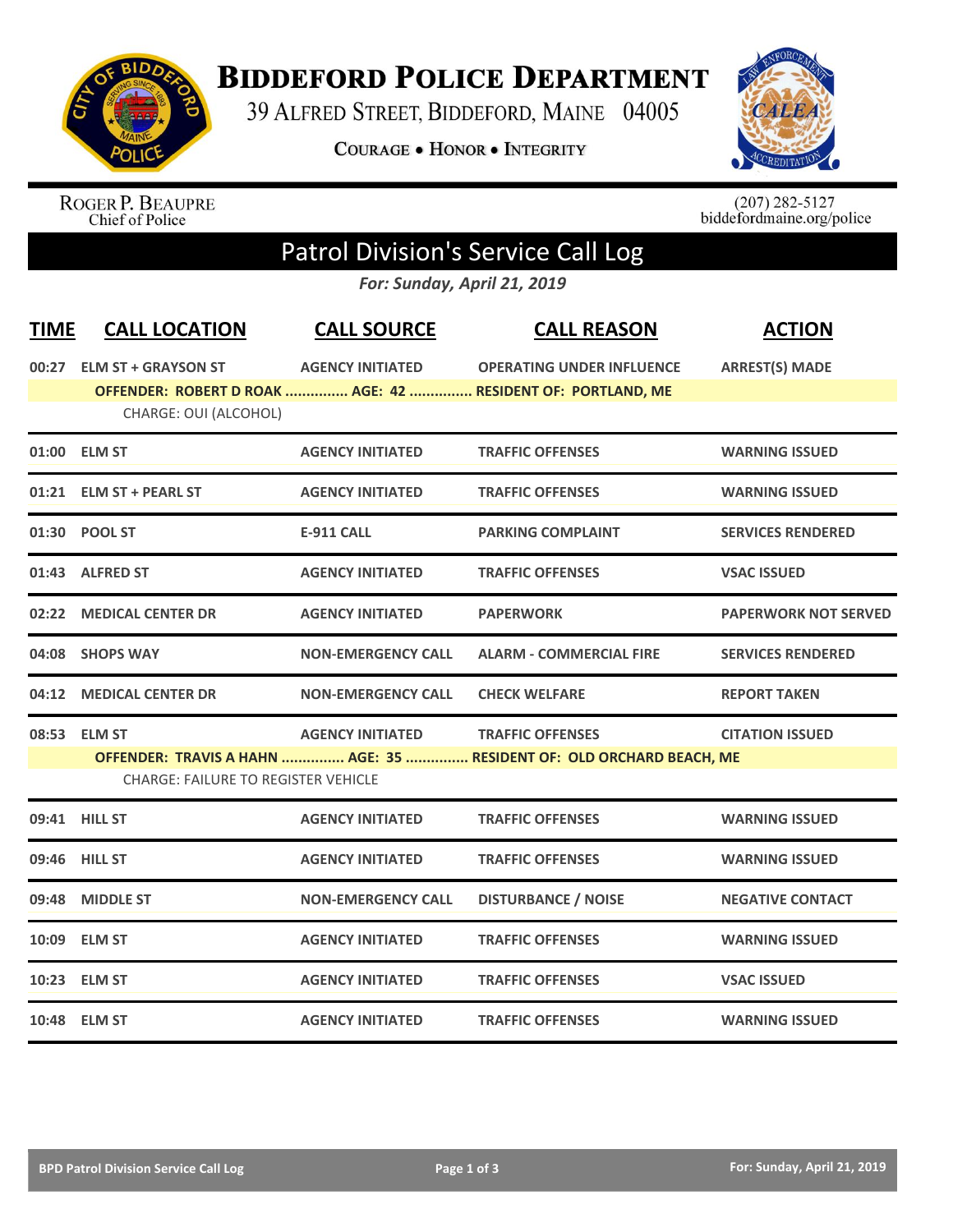### **TIME CALL LOCATION CALL SOURCE CALL REASON ACTION**

| <b>PRECOURT ST + CARVER ST</b><br>10:58 |  |
|-----------------------------------------|--|
|-----------------------------------------|--|

**10:5888 AGENCY INITIATED 40:58 PDER AFTER SUSPENSION CITATION ISSUED** 

**OFFENDER: JAIME NICOLE TALARICO ............... AGE: 30 ............... RESIDENT OF: PORTLAND, ME** CHARGE: PERMIT UNLAWFUL USE

#### **OFFENDER: SETH BRENDAN LAVOIE ............... AGE: 26 ............... RESIDENT OF: PORTLAND, ME** CHARGE: FAIL TO GIVE CORRECT NAME, ADDRESS OR DOB

CHARGE: OPERATE WHILE LICENSE SUSPENDED OR REVOKED, PRIOR

|       | 11:16 BREAKWATER AVE                             | <b>E-911 CALL</b>         | <b>SUSPICION</b>                                                                         | <b>NO VIOLATION</b>       |
|-------|--------------------------------------------------|---------------------------|------------------------------------------------------------------------------------------|---------------------------|
|       | 12:03 MAIN ST                                    | <b>RADIO</b>              | <b>DISTURBANCE / NOISE</b>                                                               | <b>SERVICES RENDERED</b>  |
|       | 13:04 LESTER B ORCUTT BLVD                       | <b>NON-EMERGENCY CALL</b> | <b>CHECK WELFARE</b>                                                                     | <b>SERVICES RENDERED</b>  |
|       | 14:25 ALISON AVE                                 | <b>E-911 CALL</b>         | 911 MISUSE                                                                               | <b>SERVICES RENDERED</b>  |
|       | 14:27 HILL ST                                    | <b>AGENCY INITIATED</b>   | <b>TRAFFIC OFFENSES</b>                                                                  | <b>VSAC ISSUED</b>        |
|       | 14:32 MAIN ST                                    | <b>E-911 CALL</b>         | <b>CHECK WELFARE</b>                                                                     | <b>SERVICES RENDERED</b>  |
|       | 14:48 ALFRED ST                                  | <b>AGENCY INITIATED</b>   | <b>CAR SEAT DETAIL</b>                                                                   | <b>SERVICES RENDERED</b>  |
|       | 15:12 GRAHAM ST + DALE CIR                       | <b>AGENCY INITIATED</b>   | <b>TRAFFIC OFFENSES</b>                                                                  | <b>WARNING ISSUED</b>     |
|       | 15:37 ELM ST + DARTMOUTH ST                      | <b>AGENCY INITIATED</b>   | <b>TRAFFIC OFFENSES</b>                                                                  | <b>WARNING ISSUED</b>     |
|       | 15:43 ALFRED ST + BIRCH ST                       | <b>AGENCY INITIATED</b>   | <b>TRAFFIC OFFENSES</b>                                                                  | <b>WARNING ISSUED</b>     |
|       | 15:44 ELM ST                                     | <b>AGENCY INITIATED</b>   | <b>TRESPASSING</b>                                                                       | <b>SERVICES RENDERED</b>  |
|       | 15:48 POOL ST + KYLE LN                          | <b>AGENCY INITIATED</b>   | <b>TRAFFIC OFFENSES</b>                                                                  | <b>WARNING ISSUED</b>     |
|       | 16:02 POMERLEAU ST                               | <b>NON-EMERGENCY CALL</b> | <b>TRAIN / RAIL CRASH</b>                                                                | <b>REPORT TAKEN</b>       |
|       | 16:30 SMALLS CT                                  | <b>NON-EMERGENCY CALL</b> | <b>ARTICLES LOST/FOUND</b>                                                               | <b>SERVICES RENDERED</b>  |
| 16:35 | <b>KING ST</b>                                   | <b>NON-EMERGENCY CALL</b> | <b>DISTURBANCE / NOISE</b>                                                               | <b>SERVICES RENDERED</b>  |
|       | <b>16:41 WENTWORTH ST</b>                        | <b>AGENCY INITIATED</b>   | <b>ANIMAL COMPLAINT</b>                                                                  | <b>SERVICES RENDERED</b>  |
| 17:39 | <b>SOUTH ST</b><br><b>CHARGE: WARRANT ARREST</b> | <b>NON-EMERGENCY CALL</b> | <b>WARRANT ARREST</b><br>OFFENDER: LAMONT SONNY COLLINS  AGE: 47  RESIDENT OF: LYMAN, ME | <b>ARREST(S) MADE</b>     |
| 17:40 | <b>DARTMOUTH ST</b>                              | <b>E-911 CALL</b>         | 911 MISUSE                                                                               | <b>NO ACTION REQUIRED</b> |
|       | 18:36 GREEN ST                                   | <b>NON-EMERGENCY CALL</b> | <b>JUVENILE OFFENSES</b>                                                                 | <b>REPORT TAKEN</b>       |
|       | 18:50 FREEMAN ST                                 | <b>NON-EMERGENCY CALL</b> | <b>SUSPICION</b>                                                                         | <b>GONE ON ARRIVAL</b>    |
|       | 19:32 WENTWORTH ST                               | <b>NON-EMERGENCY CALL</b> | <b>CHECK WELFARE</b>                                                                     | <b>GONE ON ARRIVAL</b>    |